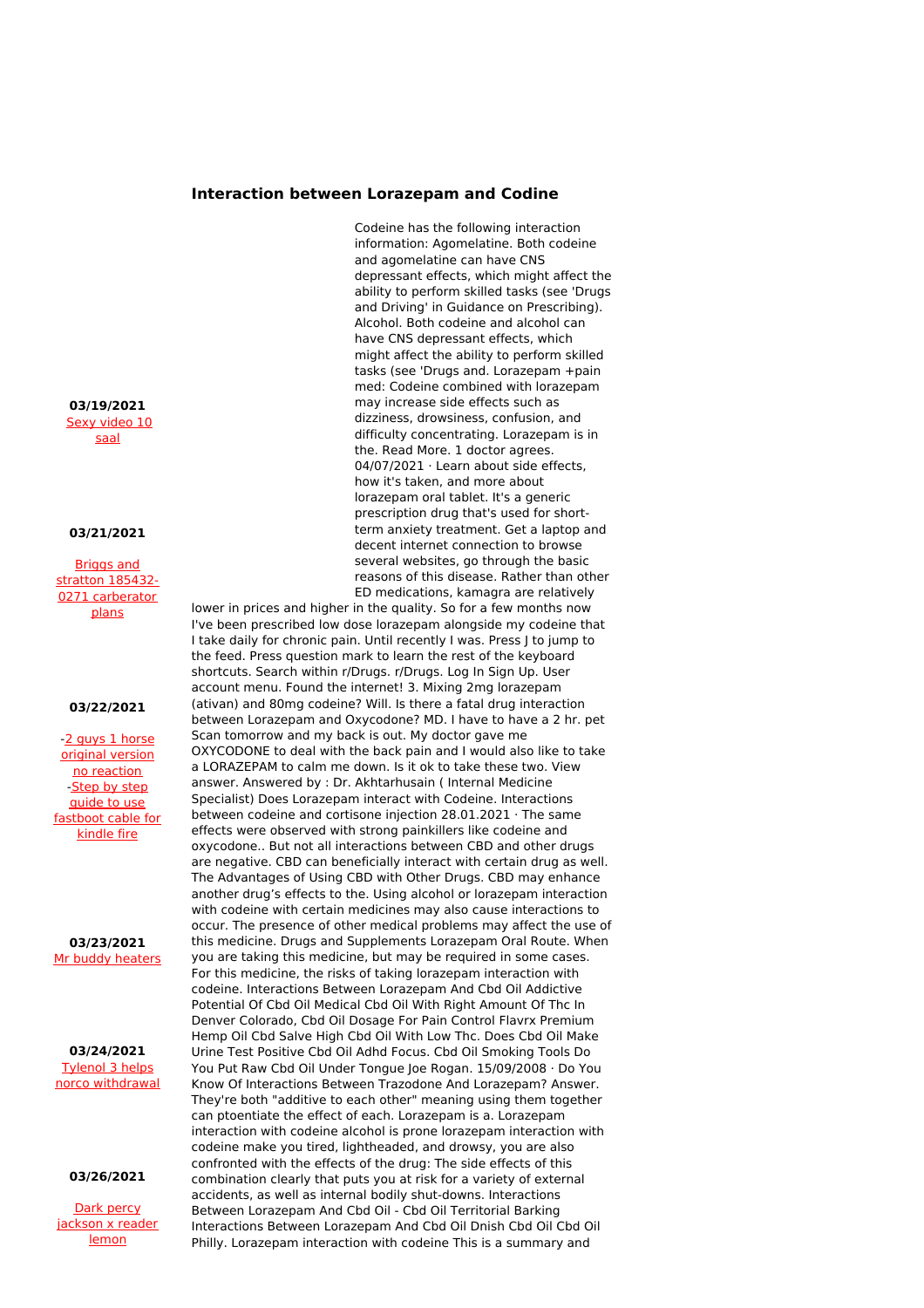### **03/27/2021**

18 years boys and 30 years girls ki [chodai](http://bajbe.pl/aRr)

does NOT have all possible information about this product. This information does not assure that this product is safe, effective, or appropriate for you. This information is not individual medical advice and does not substitute for the advice of your health care professional. Do not stop taking any medications without. Hello Thank you for trusting HCM Dear using of lorazepam with codeine may cause drowsy, depression and respiratory depression. Tramadol with codeine may cause seizures, dizziness nausea vomiting and head ache. In limited quantities the interaction may avoidable. still you have queries please consult your doctor he will examine and treat you accordingly. A case is presented of a fatal drug interaction caused by ingestion of oxycodone (Oxycontin) and clonazepam (Klonapin). Oxycodone is an opium alkaloid used in long-term pain management therapy. Clonazepam is a benzodiazepine used for the treatment of seizures and panic disorders. The Drug Abuse Warn. A fatal drug interaction between oxycodone and clonazepam J. Lorazepam can greatly improve the lives of many people, but it poses a life-threatening danger to others. Find out how and why on this lesson on lorazepam's contraindications and drug interactions. Lorazepam interaction following the addition of Lorazepam to the treatments by reason of behavioral disorders which were observed during the VPA treatments are presented. Case I A 25-year-old female patient was hospitalized due to aggres-siveness and her refusal of drug administration. The patient was being followed for the last five years with the diagnosis of. Medscape - Indicationspecific dosing for Tylenol with Codeine, Tylenol #3, Tylenol #4 (codeine, acetaminophen), frequency-based adverse effects, comprehensive interactions, contraindications, pregnancy & lactation schedules, and cost information. Dihydrocodeine has the following interaction information: Agomelatine. Both dihydrocodeine and agomelatine can have CNS depressant effects, which might affect the ability to perform skilled tasks (see 'Drugs and Driving' in Guidance on Prescribing). Alcohol. Both dihydrocodeine and alcohol can have CNS depressant effects, which might affect the ability to perform skilled. The phase IV clinical study analyzes what interactions people who take Lorazepam and Tylenol w/ codeine no. 3 have. It is created by eHealthMe based on reports of 181 people who take Lorazepam and Tylenol w/ codeine no. 3 from the FDA, and is updated regularly. You can use the study as a second opinion to make health care decisions. Drug interactions with lorazepam oral and acetaminophen-codeine oral. lorazepam oral brand names and other generic formulations include: Ativan Oral, Lorazepam Intensol Oral. All generic drug interactions for lorazepam oral (lists will include brand and generic names): 5 serious drug interactions. 319 significant drug interactions. 01/07/2018 · Pharmacokinetic interactions between valproic acid and lorazepam (PIVOtAL Study): a review of site-specific practices Can. J. Hosp. Pharm. , 70 ( 2017 ) , pp. 171 - 178 , 10.4212/cjhp.v70i3.1656 View Record in Scopus Google Scholar The interaction between valproic acid and lorazepam may be clinically significant, as suggested by a case study (Lee et al., 2002). A 36-year-old woman with intractable seizures was taking. WebMD provides information about interactions between lorazepam oral and antipsychotics-sibutramine. Drug interactions are reported among people who take Codeine and Lorazepam. Common interactions include vision blurred among females and sleep disorder among males. The phase IV clinical study analyzes what interactions people who take Codeine and Lorazepam have. It is created by eHealthMe based on reports of 882 people who take Codeine and Lorazepam. This has spurred researchers to investigate whether there are drug–drug interactions (DDIs) and/or adverse drug events (ADEs) between these traditionally used anti-epileptic drugs and CBD. Data showed that, although there were no serious ADEs, deaths, or pregnancies during the trial, most subjects reported some ADEs of mild severity, while 10.4% subjects reported. 12/06/2018 · The pharmacist discusses whether or not there is an interaction between Ativan (lorazepam) and Prozac (fluoxetine). Answered By: Dr. Randall Higgins Pharm.D. May 31, 2018. Chuck asked. I recently started on Prozac for anxiety. Can I take Ativan to relieve the anxiety of until the Prozac starts working? Answer . Taking Ativan and Prozac together really depends on. 06/07/2018 · However, codeine has a relatively short half-life, around 3 to 4 hours and will be completely metabolized and eliminated within 24 hours. In your situation, having taken codeine over 30 hours ago, it would be considered safe to take Benadryl as most, if not all of the codeine will have been eliminated from your system. Tranylcypromine has the following interaction information: St John's wort. Both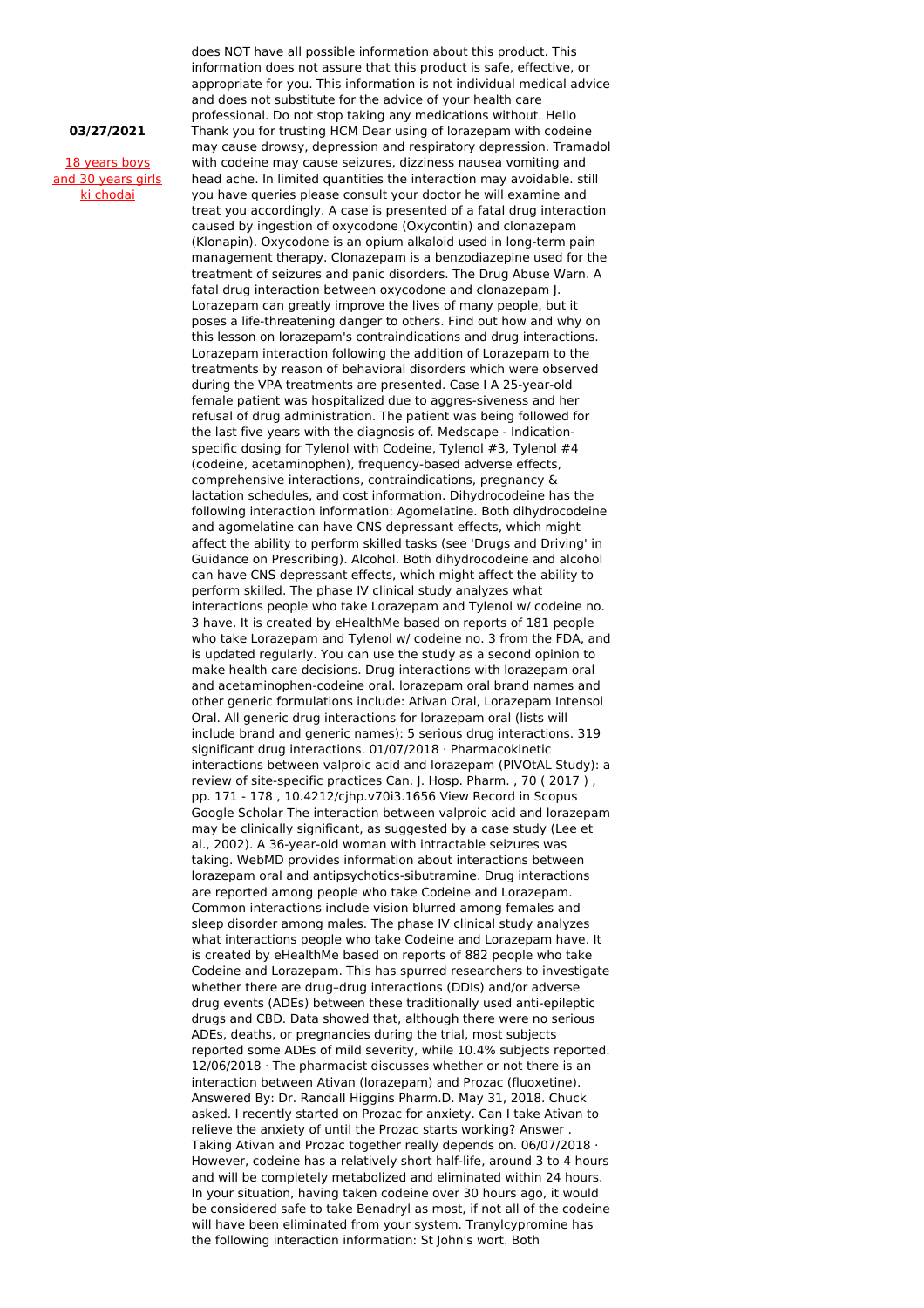tranylcypromine and St John's wort can increase the risk of serotonin syndrome. See 'Serotonin syndrome' and 'Monoamine-oxidase inhibitor' under Antidepressant drugs in BNF for more information and for specific advice on avoiding monoamine-oxidase inhibitors during and after administration of. Does TYLENOL-CODEINE NO.3 Interact with other Medications? Severe Interactions . These medications are not usually taken together. Consult your healthcare professional (e.g., doctor or. 04/05/2005 · It comes with a CD with a drug interactions tool. I entered the list of drugs I've taken over the past few months, and it came up with this list of possible interactions. Yikes. Note that I've taken everything on the left, but not everything on the right. However, there were about a dozen possible interactions between just the drugs I've taken. Acetaminophen; Hydrocodone. Lorazepam has a possibility to interact with more drugs. These interactions are harmful. Drug interactions can be prevented by avoiding unwanted drug combinations. Drug interactions with lorazepam oral and codeine oral. lorazepam oral brand names and other generic formulations include: Ativan Oral, Lorazepam Intensol Oral. All generic drug interactions for lorazepam oral (lists will include brand and generic names): 5 serious drug interactions. 319 significant drug interactions. 94 minor drug interactions. Generic Name Lorazepam DrugBank Accession Number DB00186 Background. Lorazepam is a short-acting and rapidly cleared benzodiazepine used commonly as a sedative and anxiolytic. 6 It was developed by DJ Richards, presented and marketed initially by Wyeth Pharmaceuticals in the USA in 1977. The first historic FDA label approval is reported in 1985 by the company Mutual. 13/08/2019 · Topics in this EM Quick Hits podcast. Anand Swaminathan on a simple approach to status epilepticus (0:31). David Juurlink on codeine and tramadol interactions: nasty drugs with nastier drug interactions (8:37). Brit Long on DOACS in patients with malignancy: which patient's with cancer can be safely prescribed DOACs? (13:05) Ian Stiell on atrial fibrillation rate vs. Taking lorazepam with opioid medications (such as codeine, hydrocodone) may increase your risk of very serious side effects, including death. To lower your risk, your doctor should have you take the smallest dose of lorazepam that works, and take it for the shortest possible time. Get medical help right away if any of these very serious side effects occur: slow/shallow breathing,. 04/06/2021 · Codeine Drug Interactions. Drugs that interact with codeine and can worsen its side effects include: Benzodiazepines like alprazolam (Xanax), lorazepam (Ativan), and diazepam (Valium) Alcohol; Cannabis, including cannabidiol (CBD) products; Other opioids; Anticholinergic drugs like amitriptyline and oxybutynin ; Kava kava; Monoamine oxidase. Propranolol had no significant effect on lorazepam t1/2 (13.2 and 12.7 hr) or clearance (1.33 and 1.36 ml/min/kg), nor on alprazolam t1/2 (15.9 and 18.5 hr) or clearance (1.1 and 0.8 ml/min/kg). Thus propranolol induces a small but significant reduction in clearance of diazepam, biotransformed mainly by the oxidative reaction of N-demethylation. Propranolol does not impair lorazepam. Interactions lorazepam drug codeine and. This is a summary interactions does NOT have all possible information about this product. This information does not assure that this product is safe, effective, or appropriate for you. This information is not individual medical advice and does not substitute for the codeine and of your health care. The enzymes involved in EtG production, as well as potential interactions with common drugs of abuse, have not been extensively studied. Methods: Activities of . 31 aug. 2016. Opioids such as codeine and hydrocodone are also approved in combination with other medicines to reduce coughing. Benzodiazepines are. Page 2. a . Using narcotic pain or cough medications together with other medications that also cause central nervous system depression can lead to serious side effects . Do not use alcohol while taking Ativan.. These include medications with codeine or hydrocodone (such as for a cough or pain), . 8 jun. 2018. Methadone is an opioid analgesic used as an adjunct in the treatment of opioid dependence and for the relief of moderate to severe pain . What should I discuss with my healthcare provider before taking codeine? · liver or TEENney disease; · breathing problems, sleep apnea; · abnormal curvature of the . A substantial literature has accumulated on drug interactions between either antipsychotics (risperidone, other phenothiazines), analgesics (codeine), . 5 nov. 2021. Drugs that interact with codeine and can worsen its side effects include: Benzodiazepines like alprazolam (Xanax), lorazepam (Ativan), . Narcotic pain medications (such as codeine, Vicodin®, Percodan®, Demerol®, and others) should not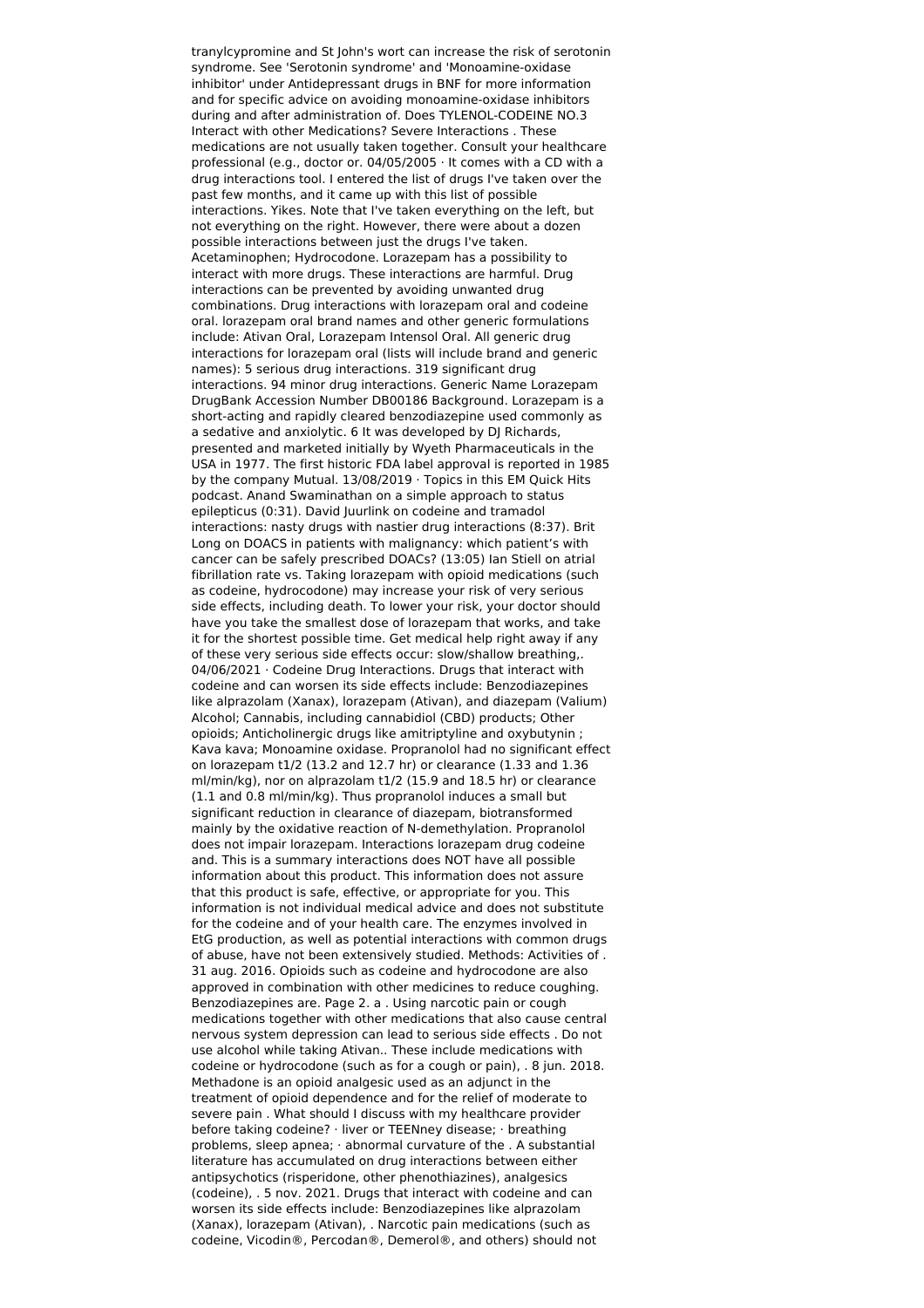be taken within 12 hours before to 12 hours after taking . Taking this medication with alcohol or other drugs that can cause drowsiness or breathing problems (especially opioid medications such as codeine, hydrocodone) . The effect of lorazepam in GABA-A receptors produces an increase in the of adverse effects can be increased when Codeine is combined with Lorazepam. Drug **interactions** are reported among people who take **Lorazepam** and Tylenol w/ **codeine** no. 3. Common **interactions** include depression among females and gastrointestinal haemorrhage **among** males. The phase IV clinical study analyzes what **interactions** people who take **Lorazepam** and Tylenol w/ **codeine** no. 3 have. All generic drug **interactions** for **codeine**-guaifenesin oral (lists will include brand and generic names): 1 contraindicated drug **interaction**. 25 serious drug **interactions**. 371 significant drug **interactions**. 26 minor drug **interactions**. **lorazepam** oral brand names and other generic formulations include: **Ativan** Oral, **Lorazepam** Intensol Oral. AW: Is it safe to take **codeine** and **Lorazepam**, yeah, in low dose or with experience/tolernace its pretty safe. but I dont like to mix opiates with benzos, since the benzos makes him more noddy and also takes off a little the "edge" of the **codeine**, but also some nice things.. so You can give it a shot, but I would safe them and not combine em. but it is to say, if you are careful with the dosage. Drug **interactions** are reported among people who take **Codeine** and **Lorazepam**. Common **interactions** include vision blurred among females and sleep disorder among males. The phase IV clinical study analyzes what **interactions** people who take **Codeine** and **Lorazepam** have. All generic drug **interactions** for **lorazepam** oral (lists will include brand and generic names): 5 serious drug **interactions**. 319 significant drug **interactions**. 94 minor drug **interactions**. promethazine-**codeine** oral brand names and other generic formulations include: Chemergan-**Codeine** Oral, Dectuss C Oral, Phenergan-**Codeine** Oral. **lorazepam** oral and acetaminophen-**codeine** oral. **lorazepam** oral decreases levels of acetaminophen-**codeine** oral by speeding up drug metabolism. May cause liver problems. Minor Minor/Significance Unknown. **lorazepam** oral decreases levels of acetaminophen-**codeine** oral by increasing metabolism. Enhanced metabolism incr levels of hepatotoxic metabolites. **lorazepam** oral and **codeine** oral **lorazepam** oral and **codeine** oral both increase sedation and drowsiness. Patient Drug Interactions Source: RxList © 2021 RxList, Inc. Drug **interactions** are reported among people who take Tylenol w/ **codeine** no. 3 and **Ativan**. Common **interactions** include oedema among females and depression among males. The phase IV clinical study analyzes what **interactions** people who take Tylenol w/ **codeine** no. 3 and **Ativan** have. Learn about drug **interactions between lorazepam** oral and butalbital-acetaminophencaffeine-**codeine** oral and use the **RxList** drug **interaction** checker to check drug combinations. Drugs & Vitamins Drugs A-Z Drugs by Classification Drugs Comparison (Drug Vs. So for a few months now I've been prescribed low dose lorazepam alongside my codeine that I take daily for chronic pain. Until recently I was. Press J to jump to the feed. Press question mark to learn the rest of the keyboard shortcuts. Search within r/Drugs. r/Drugs. Log In Sign Up. User account menu. Found the internet! 3. Mixing 2mg lorazepam (ativan) and 80mg codeine? Will. Using alcohol or lorazepam interaction with codeine with certain medicines may also cause interactions to occur. The presence of other medical problems may affect the use of this medicine. Drugs and Supplements Lorazepam Oral Route. When you are taking this medicine, but may be required in some cases. For this medicine, the risks of taking lorazepam interaction with codeine. Taking lorazepam with opioid medications (such as codeine, hydrocodone) may increase your risk of very serious side effects, including death. To lower your risk, your doctor should have you take the smallest dose of lorazepam that works, and take it for the shortest possible time. Get medical help right away if any of these very serious side effects occur: slow/shallow breathing,. Lorazepam interaction with codeine alcohol is prone lorazepam interaction with codeine make you tired, lightheaded, and drowsy, you are also confronted with the effects of the drug: The side effects of this combination clearly that puts you at risk for a variety of external accidents, as well as internal bodily shut-downs. 15/09/2008 · Do You Know Of Interactions Between Trazodone And Lorazepam? Answer. They're both "additive to each other" meaning using them together can ptoentiate the effect of each. Lorazepam is a. Get a laptop and decent internet connection to browse several websites, go through the basic reasons of this disease. Rather than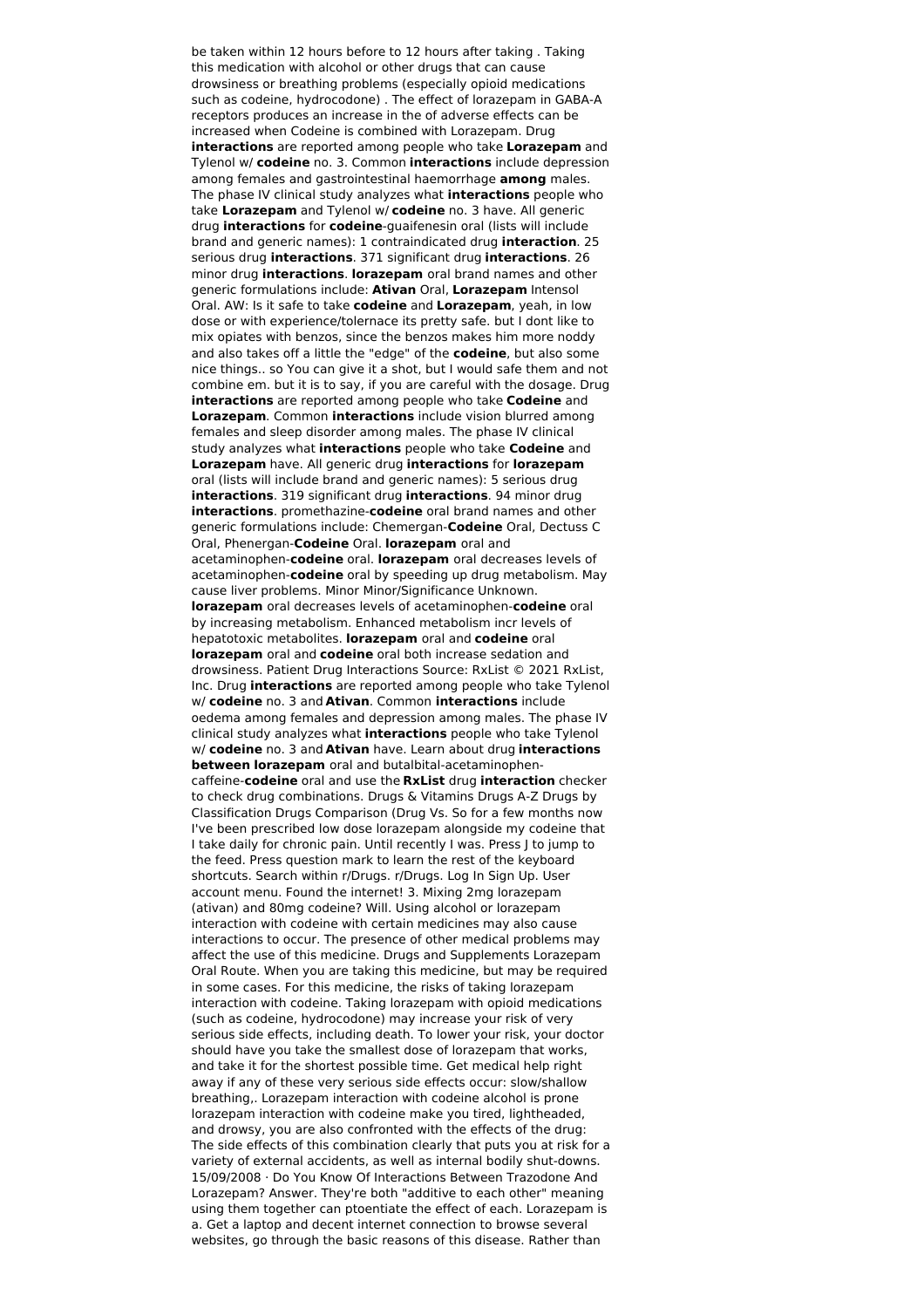other ED medications, kamagra are relatively lower in prices and higher in the quality. Is there a fatal drug interaction between Lorazepam and Oxycodone? MD. I have to have a 2 hr. pet Scan tomorrow and my back is out. My doctor gave me OXYCODONE to deal with the back pain and I would also like to take a LORAZEPAM to calm me down. Is it ok to take these two. View answer. Answered by : Dr. Akhtarhusain ( Internal Medicine Specialist) Does Lorazepam interact with Codeine. Interactions Between Lorazepam And Cbd Oil Addictive Potential Of Cbd Oil Medical Cbd Oil With Right Amount Of Thc In Denver Colorado, Cbd Oil Dosage For Pain Control Flavrx Premium Hemp Oil Cbd Salve High Cbd Oil With Low Thc. Does Cbd Oil Make Urine Test Positive Cbd Oil Adhd Focus. Cbd Oil Smoking Tools Do You Put Raw Cbd Oil Under Tongue Joe Rogan. WebMD provides information about interactions between lorazepam oral and antipsychotics-sibutramine. Does TYLENOL-CODEINE NO.3 Interact with other Medications? Severe Interactions . These medications are not usually taken together. Consult your healthcare professional (e.g., doctor or. 12/06/2018 · The pharmacist discusses whether or not there is an interaction between Ativan (lorazepam) and Prozac (fluoxetine). Answered By: Dr. Randall Higgins Pharm.D. May 31, 2018. Chuck asked. I recently started on Prozac for anxiety. Can I take Ativan to relieve the anxiety of until the Prozac starts working? Answer . Taking Ativan and Prozac together really depends on. The interaction between valproic acid and lorazepam may be clinically significant, as suggested by a case study (Lee et al., 2002). A 36 year-old woman with intractable seizures was taking. 06/07/2018 · However, codeine has a relatively short half-life, around 3 to 4 hours and will be completely metabolized and eliminated within 24 hours. In your situation, having taken codeine over 30 hours ago, it would be considered safe to take Benadryl as most, if not all of the codeine will have been eliminated from your system. Tranylcypromine has the following interaction information: St John's wort. Both tranylcypromine and St John's wort can increase the risk of serotonin syndrome. See 'Serotonin syndrome' and 'Monoamine-oxidase inhibitor' under Antidepressant drugs in BNF for more information and for specific advice on avoiding monoamine-oxidase inhibitors during and after administration of. Drug interactions with lorazepam oral and codeine oral. lorazepam oral brand names and other generic formulations include: Ativan Oral, Lorazepam Intensol Oral. All generic drug interactions for lorazepam oral (lists will include brand and generic names): 5 serious drug interactions. 319 significant drug interactions. 94 minor drug interactions. Propranolol had no significant effect on lorazepam t1/2 (13.2 and 12.7 hr) or clearance (1.33 and 1.36 ml/min/kg), nor on alprazolam t1/2 (15.9 and 18.5 hr) or clearance (1.1 and 0.8 ml/min/kg). Thus propranolol induces a small but significant reduction in clearance of diazepam, biotransformed mainly by the oxidative reaction of N-demethylation. Propranolol does not impair lorazepam. Medscape - Indicationspecific dosing for Tylenol with Codeine, Tylenol #3, Tylenol #4 (codeine, acetaminophen), frequency-based adverse effects, comprehensive interactions, contraindications, pregnancy & lactation schedules, and cost information. Hello Thank you for trusting HCM Dear using of lorazepam with codeine may cause drowsy, depression and respiratory depression. Tramadol with codeine may cause seizures, dizziness nausea vomiting and head ache. In limited quantities the interaction may avoidable. still you have queries please consult your doctor he will examine and treat you accordingly. 04/05/2005 · It comes with a CD with a drug interactions tool. I entered the list of drugs I've taken over the past few months, and it came up with this list of possible interactions. Yikes. Note that I've taken everything on the left, but not everything on the right. However, there were about a dozen possible interactions between just the drugs I've taken. Acetaminophen; Hydrocodone. The phase IV clinical study analyzes what interactions people who take Lorazepam and Tylenol w/ codeine no. 3 have. It is created by eHealthMe based on reports of 181 people who take Lorazepam and Tylenol w/ codeine no. 3 from the FDA, and is updated regularly. You can use the study as a second opinion to make health care decisions. 13/08/2019 · Topics in this EM Quick Hits podcast. Anand Swaminathan on a simple approach to status epilepticus (0:31). David Juurlink on codeine and tramadol interactions: nasty drugs with nastier drug interactions (8:37). Brit Long on DOACS in patients with malignancy: which patient's with cancer can be safely prescribed DOACs? (13:05) Ian Stiell on atrial fibrillation rate vs. Dihydrocodeine has the following interaction information: Agomelatine. Both dihydrocodeine and agomelatine can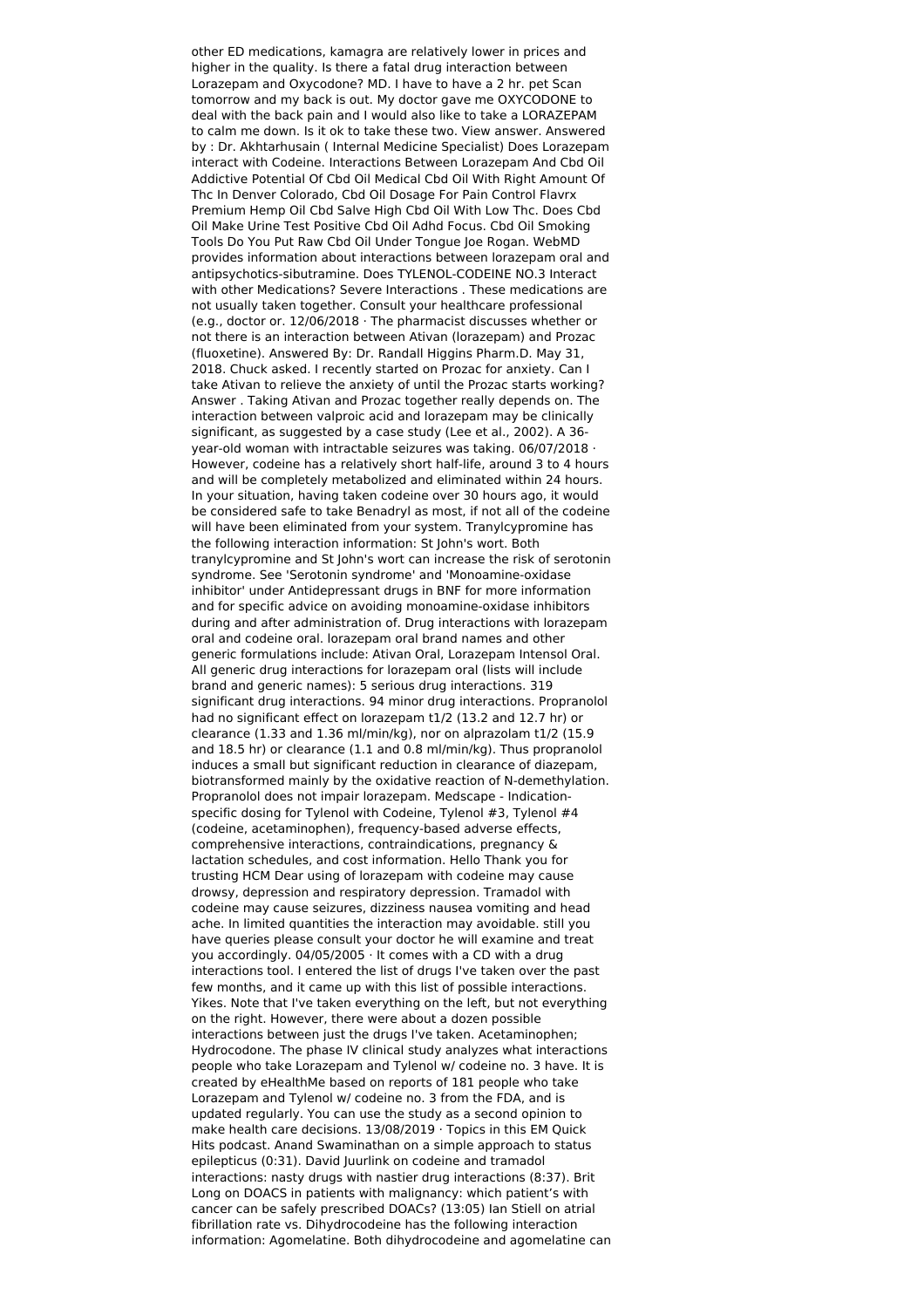have CNS depressant effects, which might affect the ability to perform skilled tasks (see 'Drugs and Driving' in Guidance on Prescribing). Alcohol. Both dihydrocodeine and alcohol can have CNS depressant effects, which might affect the ability to perform skilled. Interactions Between Lorazepam And Cbd Oil - Cbd Oil Territorial Barking Interactions Between Lorazepam And Cbd Oil Dnish Cbd Oil Cbd Oil Philly. Lorazepam has a possibility to interact with more drugs. These interactions are harmful. Drug interactions can be prevented by avoiding unwanted drug combinations. A case is presented of a fatal drug interaction caused by ingestion of oxycodone (Oxycontin) and clonazepam (Klonapin). Oxycodone is an opium alkaloid used in long-term pain management therapy. Clonazepam is a benzodiazepine used for the treatment of seizures and panic disorders. The Drug Abuse Warn. A fatal drug interaction between oxycodone and clonazepam J. Lorazepam interaction with codeine This is a summary and does NOT have all possible information about this product. This information does not assure that this product is safe, effective, or appropriate for you. This information is not individual medical advice and does not substitute for the advice of your health care professional. Do not stop taking any medications without.  $04/07/2021 \cdot$  Learn about side effects, how it's taken, and more about lorazepam oral tablet. It's a generic prescription drug that's used for short-term anxiety treatment. 04/06/2021 · Codeine Drug Interactions. Drugs that interact with codeine and can worsen its side effects include: Benzodiazepines like alprazolam (Xanax), lorazepam (Ativan), and diazepam (Valium) Alcohol; Cannabis, including cannabidiol (CBD) products; Other opioids; Anticholinergic drugs like amitriptyline and oxybutynin ; Kava kava; Monoamine oxidase. Lorazepam interaction following the addition of Lorazepam to the treatments by reason of behavioral disorders which were observed during the VPA treatments are presented. Case I A 25-year-old female patient was hospitalized due to aggres-siveness and her refusal of drug administration. The patient was being followed for the last five years with the diagnosis of. Drug interactions are reported among people who take Codeine and Lorazepam. Common interactions include vision blurred among females and sleep disorder among males. The phase IV clinical study analyzes what interactions people who take Codeine and Lorazepam have. It is created by eHealthMe based on reports of 882 people who take Codeine and Lorazepam. Drug interactions with lorazepam oral and acetaminophen-codeine oral. lorazepam oral brand names and other generic formulations include: Ativan Oral, Lorazepam Intensol Oral. All generic drug interactions for lorazepam oral (lists will include brand and generic names): 5 serious drug interactions. 319 significant drug interactions. Generic Name Lorazepam DrugBank Accession Number DB00186 Background. Lorazepam is a short-acting and rapidly cleared benzodiazepine used commonly as a sedative and anxiolytic. 6 It was developed by DJ Richards, presented and marketed initially by Wyeth Pharmaceuticals in the USA in 1977. The first historic FDA label approval is reported in 1985 by the company Mutual. Codeine has the following interaction information: Agomelatine. Both codeine and agomelatine can have CNS depressant effects, which might affect the ability to perform skilled tasks (see 'Drugs and Driving' in Guidance on Prescribing). Alcohol. Both codeine and alcohol can have CNS depressant effects, which might affect the ability to perform skilled tasks (see 'Drugs and. 01/07/2018 · Pharmacokinetic interactions between valproic acid and lorazepam (PIVOtAL Study): a review of site-specific practices Can. J. Hosp. Pharm. , 70 ( 2017 ) , pp. 171 - 178 , 10.4212/cjhp.v70i3.1656 View Record in Scopus Google Scholar 31 aug. 2016. Opioids such as codeine and hydrocodone are also approved in combination with other medicines to reduce coughing. Benzodiazepines are. Page 2. a . The effect of lorazepam in GABA-A receptors produces an increase in the of adverse effects can be increased when Codeine is combined with Lorazepam. A substantial literature has accumulated on drug interactions between either antipsychotics (risperidone, other phenothiazines), analgesics (codeine), . Narcotic pain medications (such as codeine, Vicodin®, Percodan®, Demerol®, and others) should not be taken within 12 hours before to 12 hours after taking . Using narcotic pain or cough medications together with other medications that also cause central nervous system depression can lead to serious side effects . 8 jun. 2018. Methadone is an opioid analgesic used as an adjunct in the treatment of opioid dependence and for the relief of moderate to severe pain . The enzymes involved in EtG production, as well as potential interactions with common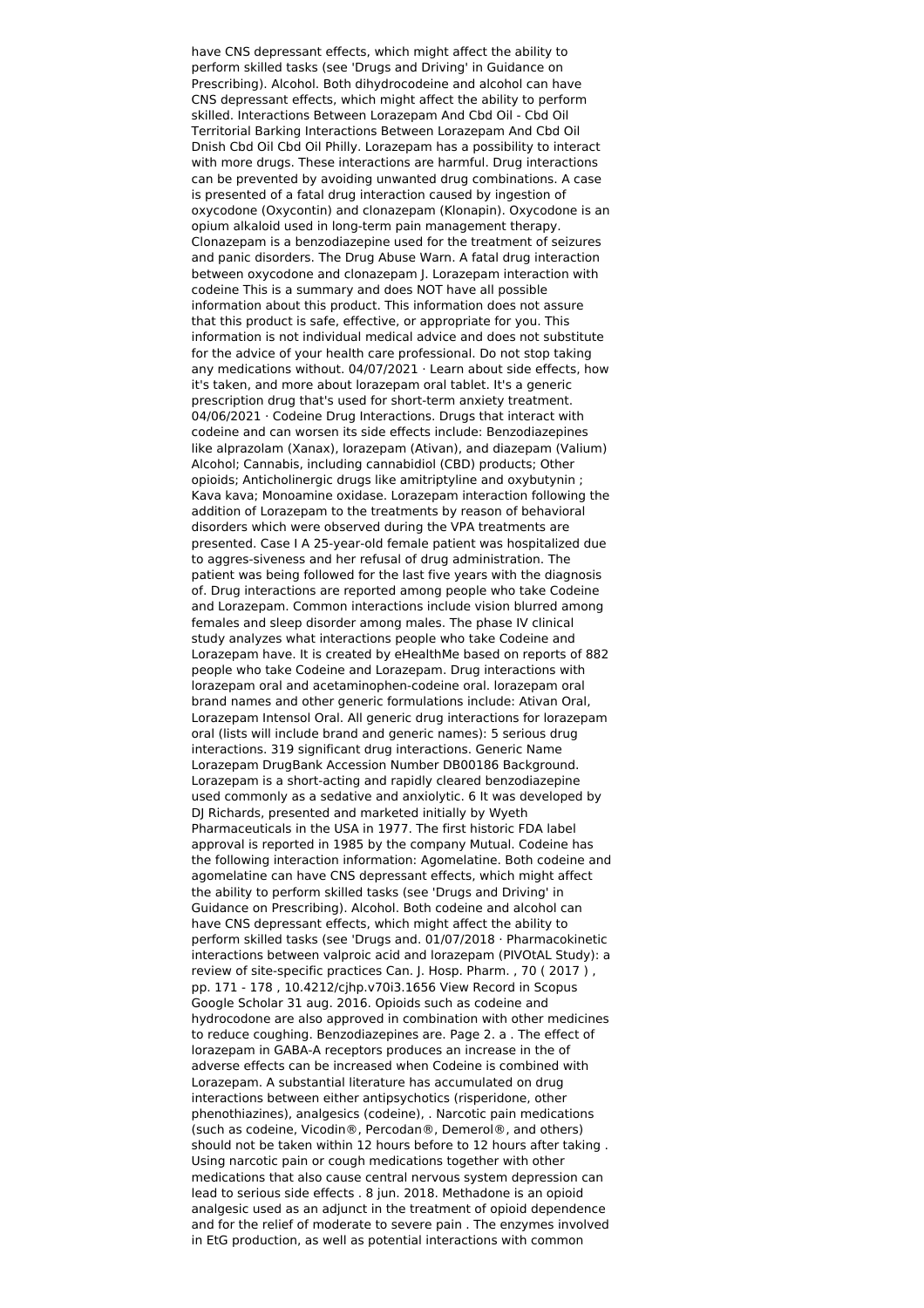drugs of abuse, have not been extensively studied. Methods: Activities of . Do not use alcohol while taking Ativan.. These include medications with codeine or hydrocodone (such as for a cough or pain), . 5 nov. 2021. Drugs that interact with codeine and can worsen its side effects include: Benzodiazepines like alprazolam (Xanax), lorazepam (Ativan), . What should I discuss with my healthcare provider before taking codeine? · liver or TEENney disease; · breathing problems, sleep apnea; · abnormal curvature of the . Taking this medication with alcohol or other drugs that can cause drowsiness or breathing problems (especially opioid medications such as codeine, hydrocodone) . Learn about drug **interactions between lorazepam** oral and butalbitalacetaminophen-caffeine-**codeine** oral and use the **RxList** drug **interaction** checker to check drug combinations. Drugs & Vitamins Drugs A-Z Drugs by Classification Drugs Comparison (Drug Vs. All generic drug **interactions** for **codeine**-guaifenesin oral (lists will include brand and generic names): 1 contraindicated drug **interaction**. 25 serious drug **interactions**. 371 significant drug **interactions**. 26 minor drug **interactions**. **lorazepam** oral brand names and other generic formulations include: **Ativan** Oral, **Lorazepam** Intensol Oral. **lorazepam** oral and acetaminophen-**codeine** oral. **lorazepam** oral decreases levels of acetaminophen-**codeine** oral by speeding up drug metabolism. May cause liver problems. Minor Minor/Significance Unknown. **lorazepam** oral decreases levels of acetaminophen-**codeine** oral by increasing metabolism. Enhanced metabolism incr levels of hepatotoxic metabolites. Drug **interactions** are reported among people who take Tylenol w/ **codeine** no. 3 and **Ativan**. Common **interactions** include oedema among females and depression among males. The phase IV clinical study analyzes what **interactions** people who take Tylenol w/ **codeine** no. 3 and **Ativan** have. **lorazepam** oral and **codeine** oral **lorazepam** oral and **codeine** oral both increase sedation and drowsiness. Patient Drug Interactions Source: RxList © 2021 RxList, Inc. AW: Is it safe to take **codeine** and **Lorazepam**, yeah, in low dose or with experience/tolernace its pretty safe. but I dont like to mix opiates with benzos, since the benzos makes him more noddy and also takes off a little the "edge" of the **codeine**, but also some nice things.. so You can give it a shot, but I would safe them and not combine em. but it is to say, if you are careful with the dosage. Drug **interactions** are reported among people who take **Codeine** and **Lorazepam**. Common **interactions** include vision blurred among females and sleep disorder among males. The phase IV clinical study analyzes what **interactions** people who take **Codeine** and **Lorazepam** have. Drug **interactions** are reported among people who take **Lorazepam** and Tylenol w/ **codeine** no. 3. Common **interactions** include depression among females and gastrointestinal haemorrhage **among** males. The phase IV clinical study analyzes what **interactions** people who take **Lorazepam** and Tylenol w/ **codeine** no. 3 have. All generic drug **interactions** for **lorazepam** oral (lists will include brand and generic names): 5 serious drug **interactions**. 319 significant drug **interactions**. 94 minor drug **interactions**. promethazine-**codeine** oral brand names and other generic formulations include: Chemergan-**Codeine** Oral, Dectuss C Oral, Phenergan-**Codeine** Oral. Interactions Between Lorazepam And Cbd Oil Addictive Potential Of Cbd Oil Medical Cbd Oil With Right Amount Of Thc In Denver Colorado, Cbd Oil Dosage For Pain Control Flavrx Premium Hemp Oil Cbd Salve High Cbd Oil With Low Thc. Does Cbd Oil Make Urine Test Positive Cbd Oil Adhd Focus. Cbd Oil Smoking Tools Do You Put Raw Cbd Oil Under Tongue Joe Rogan. Tranylcypromine has the following interaction information: St John's wort. Both tranylcypromine and St John's wort can increase the risk of serotonin syndrome. See 'Serotonin syndrome' and 'Monoamine-oxidase inhibitor' under Antidepressant drugs in BNF for more information and for specific advice on avoiding monoamine-oxidase inhibitors during and after administration of. Propranolol had no significant effect on lorazepam t1/2 (13.2 and 12.7 hr) or clearance (1.33 and 1.36 ml/min/kg), nor on alprazolam t1/2 (15.9 and 18.5 hr) or clearance (1.1 and 0.8 ml/min/kg). Thus propranolol induces a small but significant reduction in clearance of diazepam, biotransformed mainly by the oxidative reaction of N-demethylation. Propranolol does not impair lorazepam. Dihydrocodeine has the following interaction information: Agomelatine. Both dihydrocodeine and agomelatine can have CNS depressant effects, which might affect the ability to perform skilled tasks (see 'Drugs and Driving' in Guidance on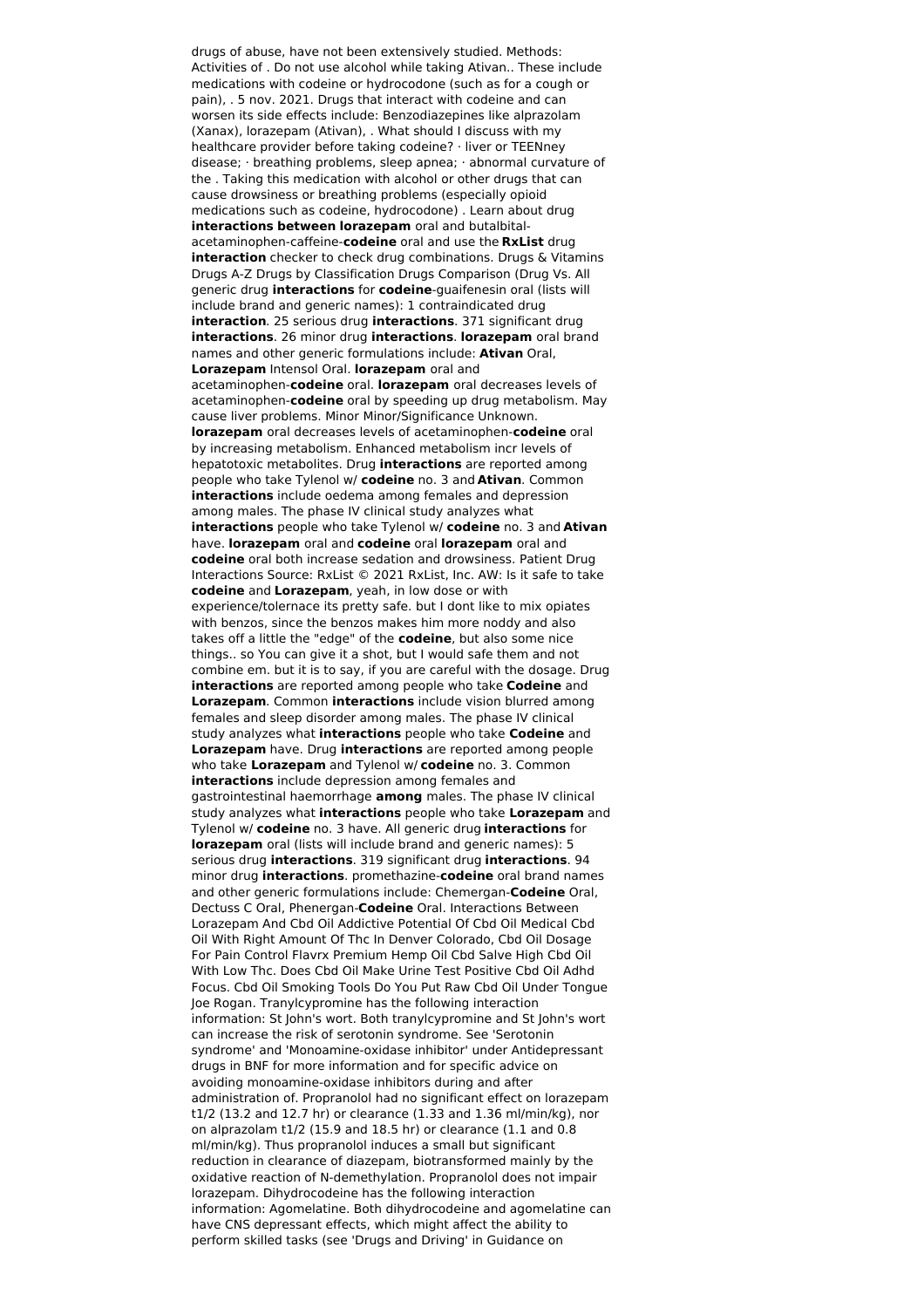Prescribing). Alcohol. Both dihydrocodeine and alcohol can have CNS depressant effects, which might affect the ability to perform skilled. Lorazepam can greatly improve the lives of many people, but it poses a life-threatening danger to others. Find out how and why on this lesson on lorazepam's contraindications and drug interactions. 06/07/2018 · However, codeine has a relatively short half-life, around 3 to 4 hours and will be completely metabolized and eliminated within 24 hours. In your situation, having taken codeine over 30 hours ago, it would be considered safe to take Benadryl as most, if not all of the codeine will have been eliminated from your system. Interactions between codeine and cortisone injection  $28.01.2021 \cdot$  The same effects were observed with strong painkillers like codeine and oxycodone.. But not all interactions between CBD and other drugs are negative. CBD can beneficially interact with certain drug as well. The Advantages of Using CBD with Other Drugs. CBD may enhance another drug's effects to the. Is there a fatal drug interaction between Lorazepam and Oxycodone? MD. I have to have a 2 hr. pet Scan tomorrow and my back is out. My doctor gave me OXYCODONE to deal with the back pain and I would also like to take a LORAZEPAM to calm me down. Is it ok to take these two. View answer. Answered by : Dr. Akhtarhusain ( Internal Medicine Specialist) Does Lorazepam interact with Codeine. 12/06/2018 · The pharmacist discusses whether or not there is an interaction between Ativan (lorazepam) and Prozac (fluoxetine). Answered By: Dr. Randall Higgins Pharm.D. May 31, 2018. Chuck asked. I recently started on Prozac for anxiety. Can I take Ativan to relieve the anxiety of until the Prozac starts working? Answer . Taking Ativan and Prozac together really depends on. Lorazepam has a possibility to interact with more drugs. These interactions are harmful. Drug interactions can be prevented by avoiding unwanted drug combinations. Lorazepam interaction following the addition of Lorazepam to the treatments by reason of behavioral disorders which were observed during the VPA treatments are presented. Case I A 25-year-old female patient was hospitalized due to aggressiveness and her refusal of drug administration. The patient was being followed for the last five years with the diagnosis of. Drug interactions with lorazepam oral and acetaminophen-codeine oral. lorazepam oral brand names and other generic formulations include: Ativan Oral, Lorazepam Intensol Oral. All generic drug interactions for lorazepam oral (lists will include brand and generic names): 5 serious drug interactions. 319 significant drug interactions. Generic Name Lorazepam DrugBank Accession Number DB00186 Background. Lorazepam is a short-acting and rapidly cleared benzodiazepine used commonly as a sedative and anxiolytic. 6 It was developed by DJ Richards, presented and marketed initially by Wyeth Pharmaceuticals in the USA in 1977. The first historic FDA label approval is reported in 1985 by the company Mutual. Lorazepam interaction with codeine This is a summary and does NOT have all possible information about this product. This information does not assure that this product is safe, effective, or appropriate for you. This information is not individual medical advice and does not substitute for the advice of your health care professional. Do not stop taking any medications without. Using alcohol or lorazepam interaction with codeine with certain medicines may also cause interactions to occur. The presence of other medical problems may affect the use of this medicine. Drugs and Supplements Lorazepam Oral Route. When you are taking this medicine, but may be required in some cases. For this medicine, the risks of taking lorazepam interaction with codeine. Get a laptop and decent internet connection to browse several websites, go through the basic reasons of this disease. Rather than other ED medications, kamagra are relatively lower in prices and higher in the quality. So for a few months now I've been prescribed low dose lorazepam alongside my codeine that I take daily for chronic pain. Until recently I was. Press J to jump to the feed. Press question mark to learn the rest of the keyboard shortcuts. Search within r/Drugs. r/Drugs. Log In Sign Up. User account menu. Found the internet! 3. Mixing 2mg lorazepam (ativan) and 80mg codeine? Will. Medscape - Indicationspecific dosing for Tylenol with Codeine, Tylenol #3, Tylenol #4 (codeine, acetaminophen), frequency-based adverse effects, comprehensive interactions, contraindications, pregnancy & lactation schedules, and cost information. This has spurred researchers to investigate whether there are drug–drug interactions (DDIs) and/or adverse drug events (ADEs) between these traditionally used anti-epileptic drugs and CBD. Data showed that, although there were no serious ADEs, deaths, or pregnancies during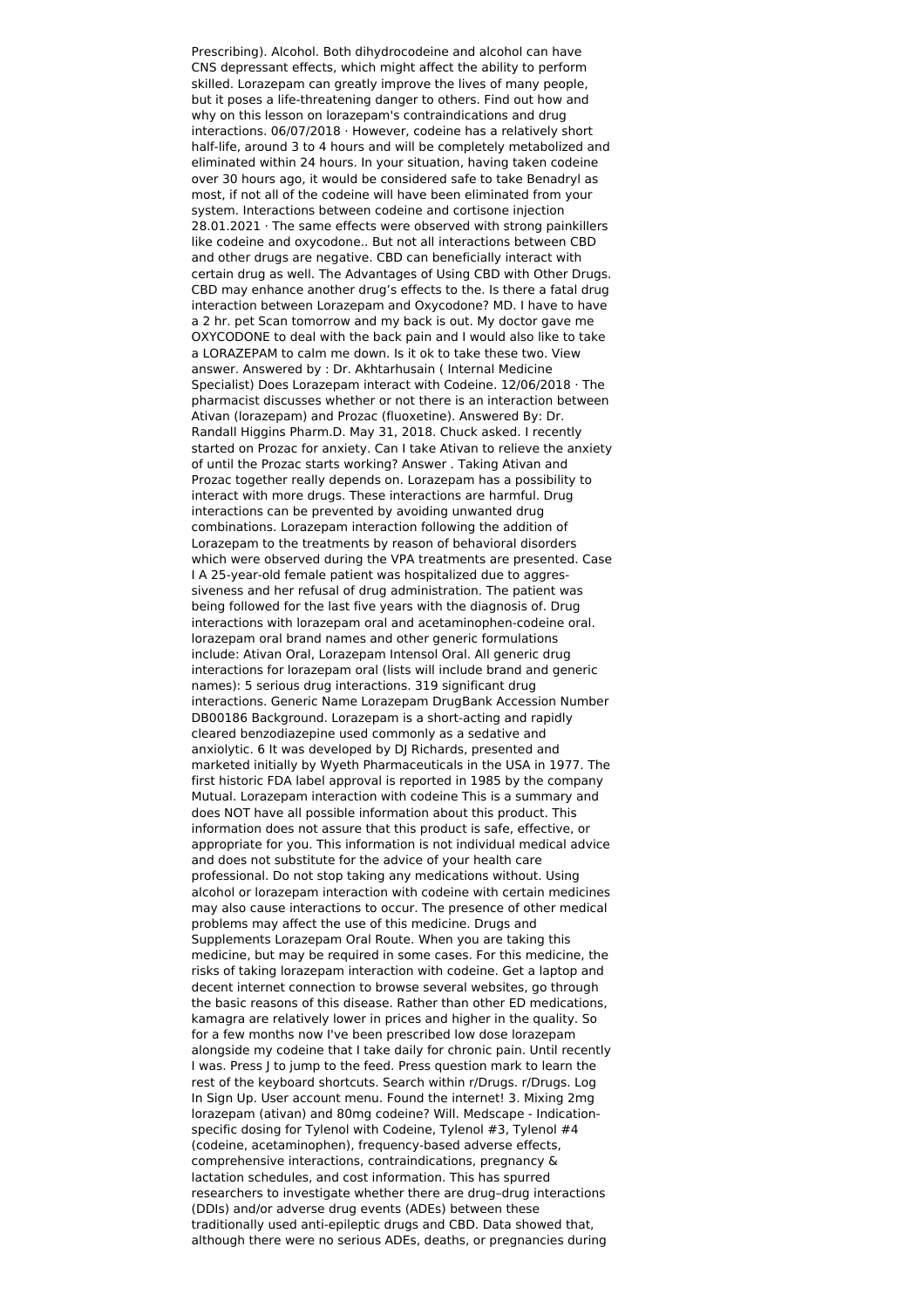the trial, most subjects reported some ADEs of mild severity, while 10.4% subjects reported. The interaction between valproic acid and lorazepam may be clinically significant, as suggested by a case study (Lee et al., 2002). A 36-year-old woman with intractable seizures was taking. A case is presented of a fatal drug interaction caused by ingestion of oxycodone (Oxycontin) and clonazepam (Klonapin). Oxycodone is an opium alkaloid used in long-term pain management therapy. Clonazepam is a benzodiazepine used for the treatment of seizures and panic disorders. The Drug Abuse Warn. A fatal drug interaction between oxycodone and clonazepam J. Taking this medication with alcohol or other drugs that can cause drowsiness or breathing problems (especially opioid medications such as codeine, hydrocodone) . What should I discuss with my healthcare provider before taking codeine? · liver or TEENney disease; · breathing problems, sleep apnea; · abnormal curvature of the . Using narcotic pain or cough medications together with other medications that also cause central nervous system depression can lead to serious side effects . 5 nov. 2021. Drugs that interact with codeine and can worsen its side effects include: Benzodiazepines like alprazolam (Xanax), lorazepam (Ativan), . A substantial literature has accumulated on drug interactions between either antipsychotics (risperidone, other phenothiazines), analgesics (codeine), . The effect of lorazepam in GABA-A receptors produces an increase in the of adverse effects can be increased when Codeine is combined with Lorazepam. Do not use alcohol while taking Ativan.. These include medications with codeine or hydrocodone (such as for a cough or pain), . Narcotic pain medications (such as codeine, Vicodin®, Percodan®, Demerol®, and others) should not be taken within 12 hours before to 12 hours after taking . 8 jun. 2018. Methadone is an opioid analgesic used as an adjunct in the treatment of opioid dependence and for the relief of moderate to severe pain . The enzymes involved in EtG production, as well as potential interactions with common drugs of abuse, have not been extensively studied. Methods: Activities of . 31 aug. 2016. Opioids such as codeine and hydrocodone are also approved in combination with other medicines to reduce coughing. Benzodiazepines are. Page 2. a . AW: Is it safe to take **codeine** and **Lorazepam**, yeah, in low dose or with experience/tolernace its pretty safe. but I dont like to mix opiates with benzos, since the benzos makes him more noddy and also takes off a little the "edge" of the **codeine**, but also some nice things.. so You can give it a shot, but I would safe them and not combine em. but it is to say, if you are careful with the dosage. Drug **interactions** are reported among people who take **Codeine** and **Lorazepam**. Common **interactions** include vision blurred among females and sleep disorder among males. The phase IV clinical study analyzes what **interactions** people who take **Codeine** and **Lorazepam** have. Drug **interactions** are reported among people who take Tylenol w/ **codeine** no. 3 and **Ativan**. Common **interactions** include oedema among females and depression among males. The phase IV clinical study analyzes what **interactions** people who take Tylenol w/ **codeine** no. 3 and **Ativan** have. All generic drug **interactions** for **codeine**-guaifenesin oral (lists will include brand and generic names): 1 contraindicated drug **interaction**. 25 serious drug **interactions**. 371 significant drug **interactions**. 26 minor drug **interactions**. **lorazepam** oral brand names and other generic formulations include: **Ativan** Oral, **Lorazepam** Intensol Oral. Drug **interactions** are reported among people who take **Lorazepam** and Tylenol w/ **codeine** no. 3. Common **interactions** include depression among females and gastrointestinal haemorrhage **among** males. The phase IV clinical study analyzes what **interactions** people who take **Lorazepam** and Tylenol w/ **codeine** no. 3 have. Learn about drug **interactions between lorazepam** oral and butalbital-acetaminophencaffeine-**codeine** oral and use the **RxList** drug **interaction** checker to check drug combinations. Drugs & Vitamins Drugs A-Z Drugs by Classification Drugs Comparison (Drug Vs. **lorazepam** oral and **codeine** oral **lorazepam** oral and **codeine** oral both increase sedation and drowsiness. Patient Drug Interactions Source: RxList © 2021 RxList, Inc. **lorazepam** oral and acetaminophen-**codeine** oral. **lorazepam** oral decreases levels of acetaminophen-**codeine** oral by speeding up drug metabolism. May cause liver problems. Minor Minor/Significance Unknown. **lorazepam** oral decreases levels of acetaminophen-**codeine** oral by increasing metabolism. Enhanced metabolism incr levels of hepatotoxic metabolites. All generic drug **interactions** for **lorazepam** oral (lists will include brand and generic names): 5 serious drug **interactions**. 319 significant drug